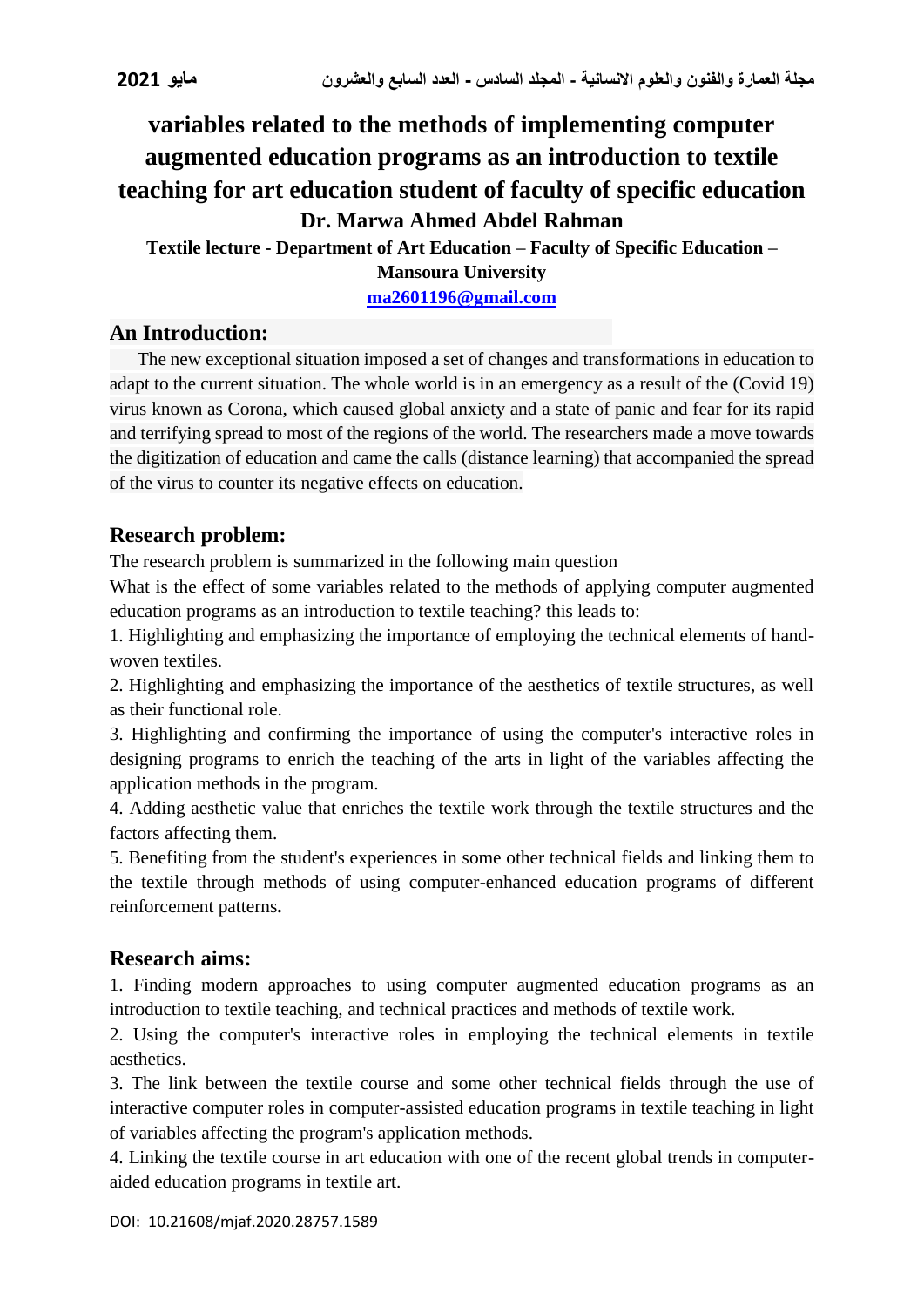5. Linking the teaching of the textile course with the interactive roles of the computer (with different reinforcement patterns) and its relationship with the factors that enrich the aesthetics of textile structures through designing a program for textile teaching, taking into account the role of the faculty member in computer-enhanced education.

### **Research importance:**

The use of computer-assisted education programs in employing the technical elements in the textile contributes to highlighting the aesthetic value in addition to its functional role in the textile.

2. It is possible, through the use of computer-assisted education programs, to link some of the student's experiences in various technical fields with their expertise in weaving in the light of variables affecting the program's application methods.

3. The design of a textile teaching program based on computer-enhanced education programs links between the technical elements and the factors that affect the aesthetics of weaving, leading to the enrichment of weaving technical work among students of the Department of Art Education at the Faculty of Art Education.

These loans can be measured by studying the results of applying the study tools to students of the research sample and the extent to which they achieve the goals and concepts of the program and translating these results statistically.

# **Tools used in the search application:**

In the current research, the researcher uses the following tools:

1) An evaluation tool for applying computer aided learning program using different meanings of concepts:

This tool consists of (15) paragraphs, which reflect (5) items, including the enjoyment of the textile field, (5) paragraphs on the nature of the texture material, and (5) other paragraphs dealing with the importance of textile material or its value, as follows:

• The Enjoyment aspect is reflected in paragraphs 2, 4, 7, 11 and 12 (the aesthetics of textures). The use of computer-assisted education programs in employing the technical elements in the textile, contributes to highlighting the aesthetic value in addition to its functional role in the textile.

2. It is possible, through the use of computer-assisted education programs, to link some of the student's experiences in various technical fields with their expertise in weaving in the light of variables affecting the program's application methods.

3. The design of a textile teaching program based on computer-enhanced education programs links between the technical elements and the factors that affect the aesthetics of weaving, leading to the enrichment of weaving technical work among students of the Department of Art Education at the Faculty of Art Education.

These loans can be measured by studying the results of applying the study tools to students of the research sample and the extent to which they achieve the goals and concepts of the program and translating these results statistically.

• The importance of the technical value of the textile material (Value / Importance) and is reflected in paragraphs 6, 8, 9, 13, and 15 (plastic artistic elements).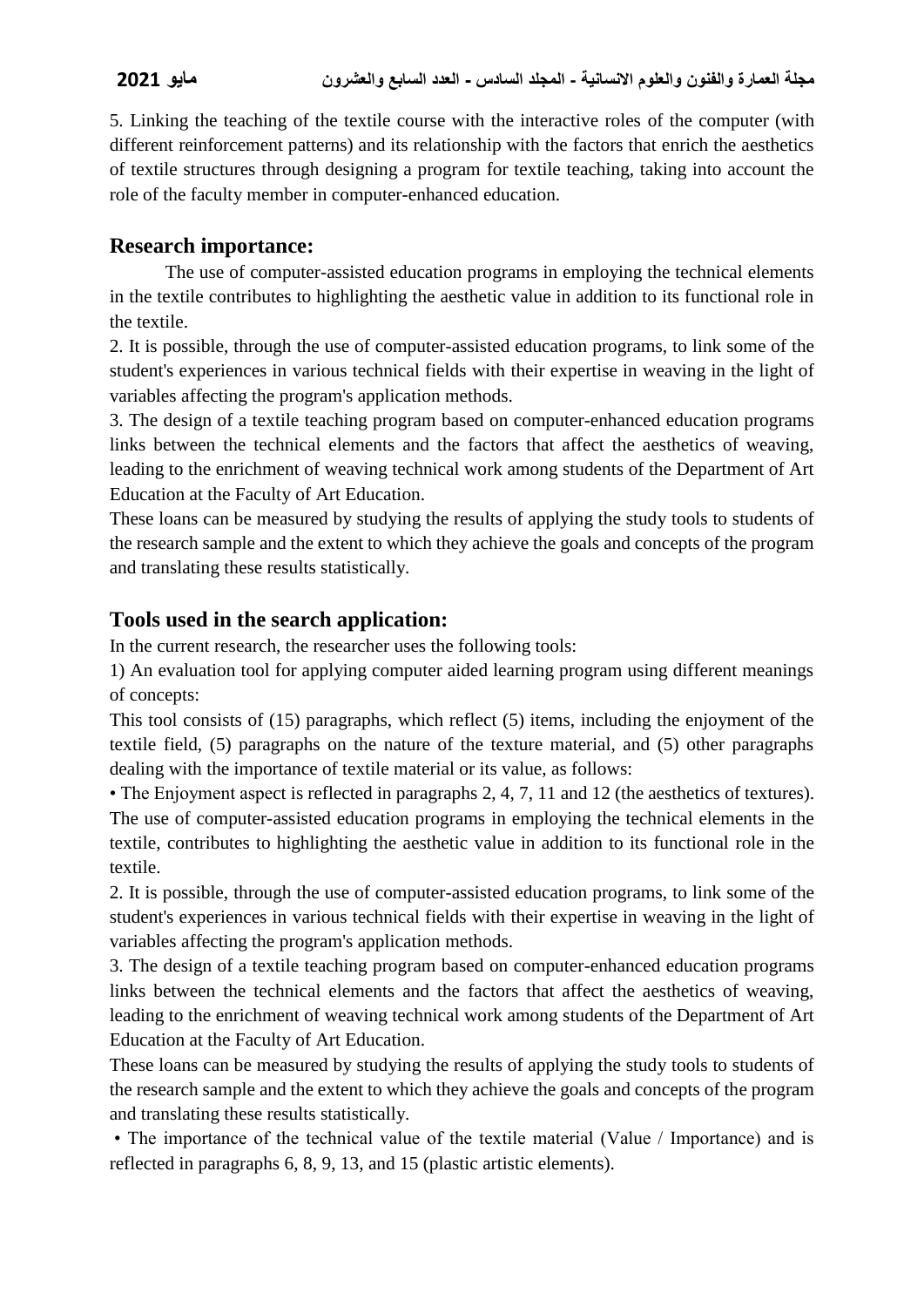#### **مجلة العمارة والفنون والعلوم االنسانية - المجلد السادس - العدد السابع والعشرون مايو 2021**

• The nature of the texture (Nature) and reflected in paragraphs 1, 3, 5, 10, 14 (factors that enrich the aesthetics of tissue structures).

And in the method of application of the program in the article.

2) A tool for evaluating the use of computer-aided learning program using the Likart method. 3) High IQ test.

4) A questionnaire to determine the textile technical work that the student wants to apply research tools to

## **Research Methodology:**

The research follows the descriptive analytical method and the experimental approach.

#### **Search steps:**

#### **First: the theoretical framework:**

1. An analytical descriptive study of computer-aided learning in terms of origin and development.

2. An analytical study of the technical artistic elements.

3. An analytical study of the factors affecting the aesthetics of textile structures.

4. An analytical study of histological structures compatible with the method of using computer augmented education programs.

5. An analytical study of the factors affecting enriching the aesthetics of textile structures in artistic works, from which the need arises to use computer-assisted education programs in teaching the curriculum.

6. An analytical study of contemporary artistic models that dealt with plastic artistic elements that the researcher considers influencing textile aesthetics and the use of computer-enhanced education programs.

#### **Second: The practical framework:**

1. Design a proposed program that is applied through an exploratory experiment carried out by the researcher, and it contains an experimental study of the technical elements that affect the aesthetics of textile structures, while experimenting with the use of some evaluation methods using computer-enhanced education programs in achieving some or all of the factors affecting the aesthetics of textile structures.

2. Evaluating the proposed program in light of the objectives.

3. Verification of the research hypotheses through statistical results of the experience of the proposed program.

4. The program design is adjusted according to the evaluation of the exploratory experience and its deficiencies or shortcomings.

5. The researcher conducts a pre-program self-experiment to experiment with the association of plastic artistic elements with factors affecting the aesthetics of textile structures in the proposed program.

The results of the questionnaire that the researcher prepared and applied to the students of the Technical Education Department at the Faculty of Specific Education in Mansoura and its two branches in Mit Ghamr and Menia Al-Nasr indicated that there is an urgent need to introduce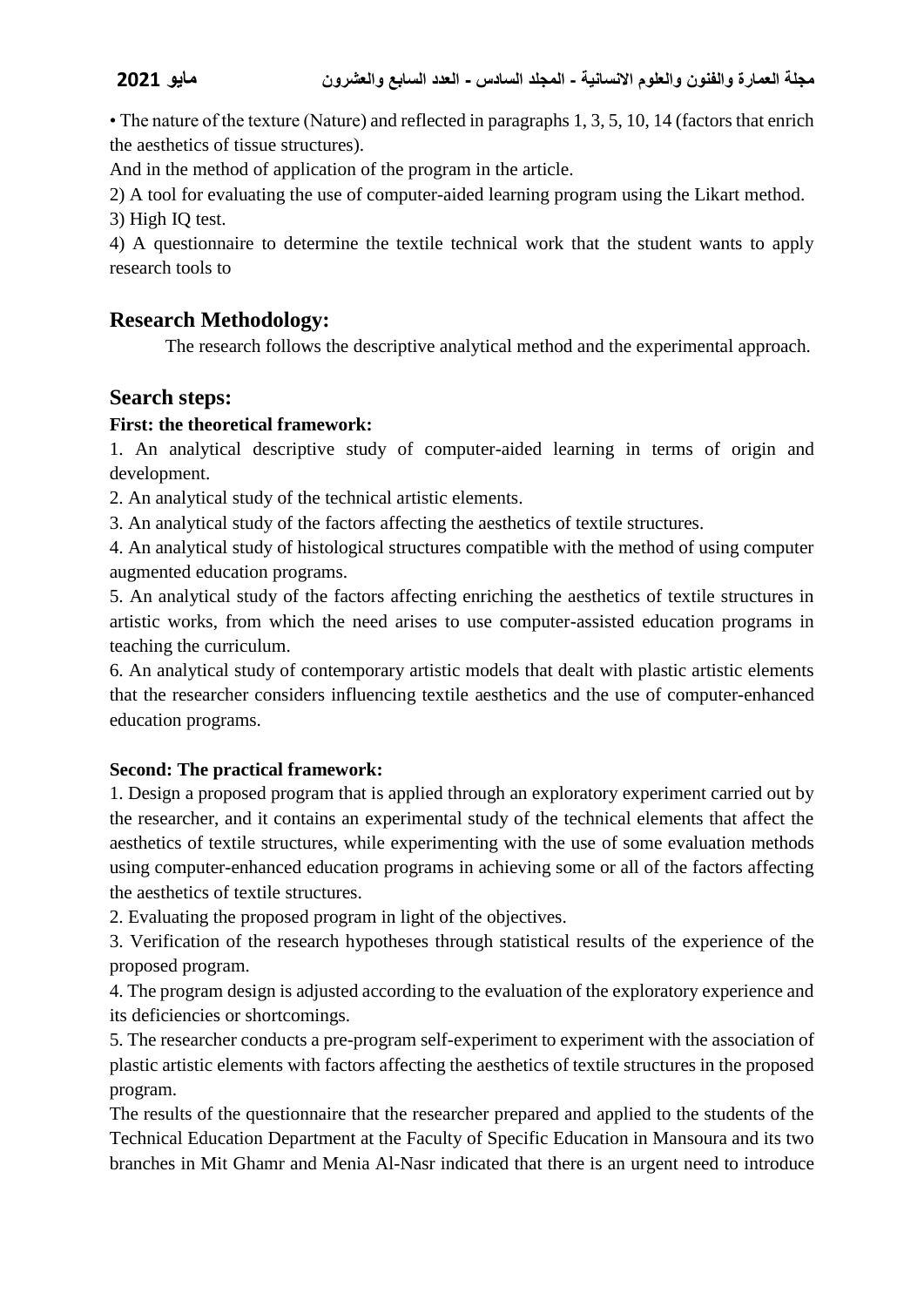modern global trends in the fabric, and to identify and practice them as an important addition that contributes to preparing the student technically and enriching his experiences in this field despite that the topic of studying programming and researching its methods of application in education is one of the topics that has a lot of research and study about it, but it is still an important and vital topic as it is one of the most important goals that should be achieved in the educational field in general and technical field in particular.

### **Results:**

The researcher extracts the following results in the light of the assumptions discussed, as follows:

1. The evaluation of artistic works using computer-assisted education programs in the textile contributed to highlighting the total value of the fabric in addition to achieving its functional role in the textile, and there was statistical indication to achieve this.

2. The blending of the hand-woven fabric and some other technical fields has led to a linkage between the student's various experiences and there has been statistical evidence for this.

3. The design of a computer-augmented education program for textile teaching links the evaluation methods in design with the factors that enrich the aesthetics of textural structures and their relationship to plastic artistic elements that enriched the aesthetics of textile technical work among students of the Faculty of Specific Education, and there was statistical evidence for that.

4. The factors that enrich the aesthetics of histological structures are divided into applied factors related to the material, the diversity of its methods, the diversity of textile structures and other artistic formations, represented in the elements of line and texture and the motions they achieve from movement and repetition rhythms.

5. That both the applied and the technical factors that enrich the textile structures influence each other mutually.

### **Recommendations:**

The researcher recommends the following:

1. Benefiting from and inspired by original and contemporary textile artworks, using advanced modern-day methods, using computer-enhanced education programs to create new artistic formulations in artistic fields.

2. Not to establish breaks between the different technical fields when using a contemporary technology or technology, such as the interactive roles of the computer in computer-assisted education, where mixing between them can lead to creative artistic creations as a result of the outcome of the different experiences of the artist.

3. Paying attention to the modern technical trends in the art of weaving and investing it technically in the field of art education for the purpose of continuous development of its teaching methods using the techniques and methods of computer-enhanced education programs.

 .4Attention to educational programs in the technical fields as they lead to the organization and codification of the teaching process in an organized and pre-planned context with the addition of an element of flexibility during implementation to replace what may not be appropriate for the educational circumstance